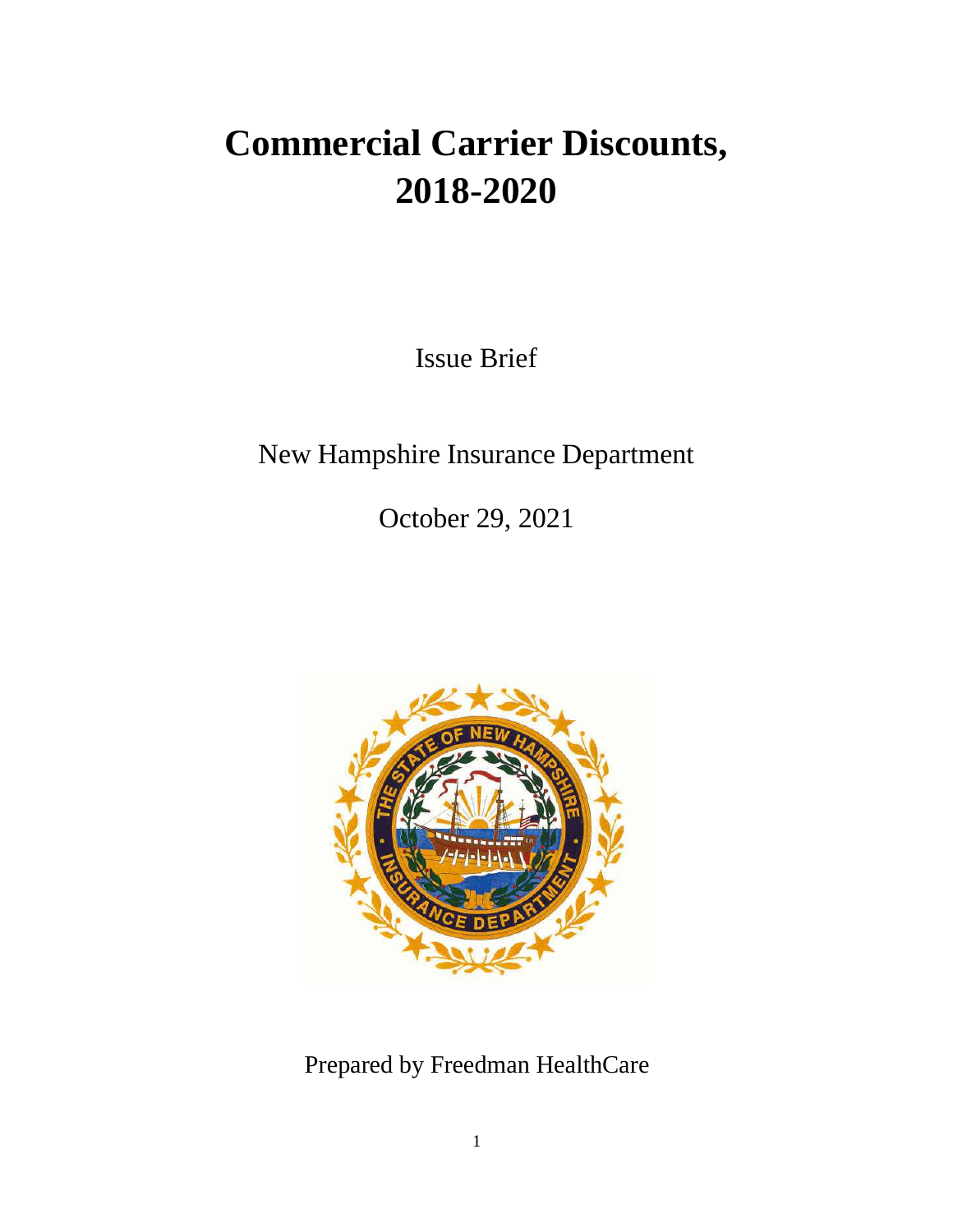## **Summary of Findings**

Carrier discounts may get passed along to consumers as cost savings, so large discounts are beneficial to consumers. Yet small differences in the size of discounts can make large impacts on insurers' financial performance. As a result, differences in discount size can make the insurance market uncompetitive for some carriers. Freedman HealthCare assisted the NHID in examining recent carrier discounts in light of prior NHID reports.

Key findings

- 1. Discounts continue to vary by carrier, and larger carriers continue to have larger discounts.
- 2. Discounts have gotten larger (deeper) over time.
- 3. In the group market, discounts are smaller but vary more than in the individual market.
- 4. Discounts vary by service type, particularly in the group market. In the group market, carriers have larger discounts for other facility and professional services than for hospital inpatient or outpatient services.

Carrier discounts are crucial to insurer competitiveness and therefore to NH insurance market stability. Sizable differences in discounts persist among NH insurers, especially in the group market.

# **Background**

To assess the competitiveness of health insurance carriers operating in the state, since 2010 the New Hampshire Insurance Department (NHID) has analyzed and tracked the discounts obtained from health care provider charges. <sup>1</sup> The NHID believes competitiveness between carriers helps keep costs low to the benefit of NH ratepayers.

Previous reports found that the New Hampshire insurance market had a limited amount of competition, that discounts varied between carriers, and that the largest carrier, Anthem, usually achieved the highest discounts across varied plan types, markets segments, and medical services. In 2018, NHID found that carrier discounts slowly increased over time and variation in discounts persisted between carriers.

This study examines the discounts obtained by NH carriers in the years 2018 through 2020. It compares NH's carriers across market segments (Group and Individual) and service types (hospital inpatient, hospital outpatient, other facility, and professional).

# **Introduction**

<sup>&</sup>lt;sup>1</sup> 2010 report[: https://www.nh.gov/insurance/reports/documents/pay\\_prov.pdf](https://www.nh.gov/insurance/reports/documents/pay_prov.pdf) 2012 report: [https://www.nh.gov/insurance/reports/documents/nhid\\_prov\\_disc\\_study\\_partII.pdf](https://www.nh.gov/insurance/reports/documents/nhid_prov_disc_study_partII.pdf) 2018 report: Health Insurance Carrier Payments to Providers: An Updated Review of Carrier Discounts, NHID, July 13, 2018.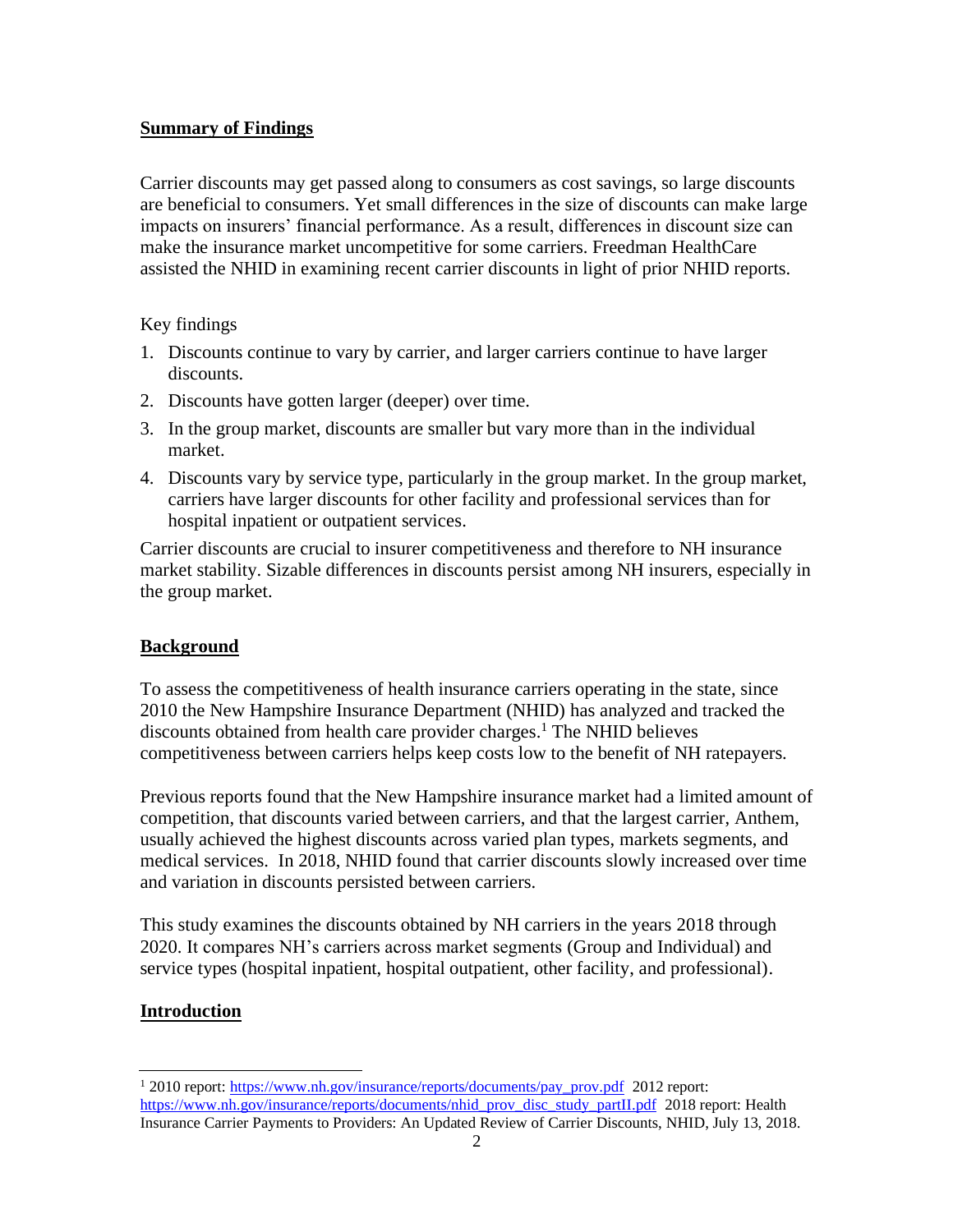Discounts are the difference between what a health insurance carrier is billed for a medical service and the carrier's allowed payment for that service. For example, if a service is billed at \$100 and the insurer's allowed rate<sup>2</sup> is \$70, the discount is \$30, or 30% of the billed amount. For health insurers, about 85% of premiums are used to pay providers of health care supplies or services. Most of the remaining 15% goes to pay the insurer's administrative expenses, which include claims processing and data systems, staff, and other operating and capital expenses. Any additional amount is surplus<sup>3</sup>. Insurer surpluses are typically in the single digits; insurance is a low-margin business. With the largest expense being medical costs and surplus margins being low, a difference of even a few percentage points in discount rates may mean the difference between a successful and growing carrier and one that struggles to remain viable.

To illustrate the importance of discounts, consider two insurers which each sell \$100,000,000 in policies. They have the same provider network and their members receive identical services. However, Insurer A has a 5% better discount than Insurer B.



Because of its favorable discounts, Insurer A is financially stable and profitable. Insurer

<sup>2</sup> This example, and this analysis, examines "allowed" costs of care. The allowed amount is paid by a combination of insurer payment plus patient payment (in the form of co-payment, coinsurance, or deductible).

<sup>&</sup>lt;sup>3</sup> For-profit firms' net earnings are called profits, non-profit firms' net earnings are called surplus. In both cases, net earnings may be used to invest in the firm's operations. Further, for-profit firms may distribute earnings to its shareholders.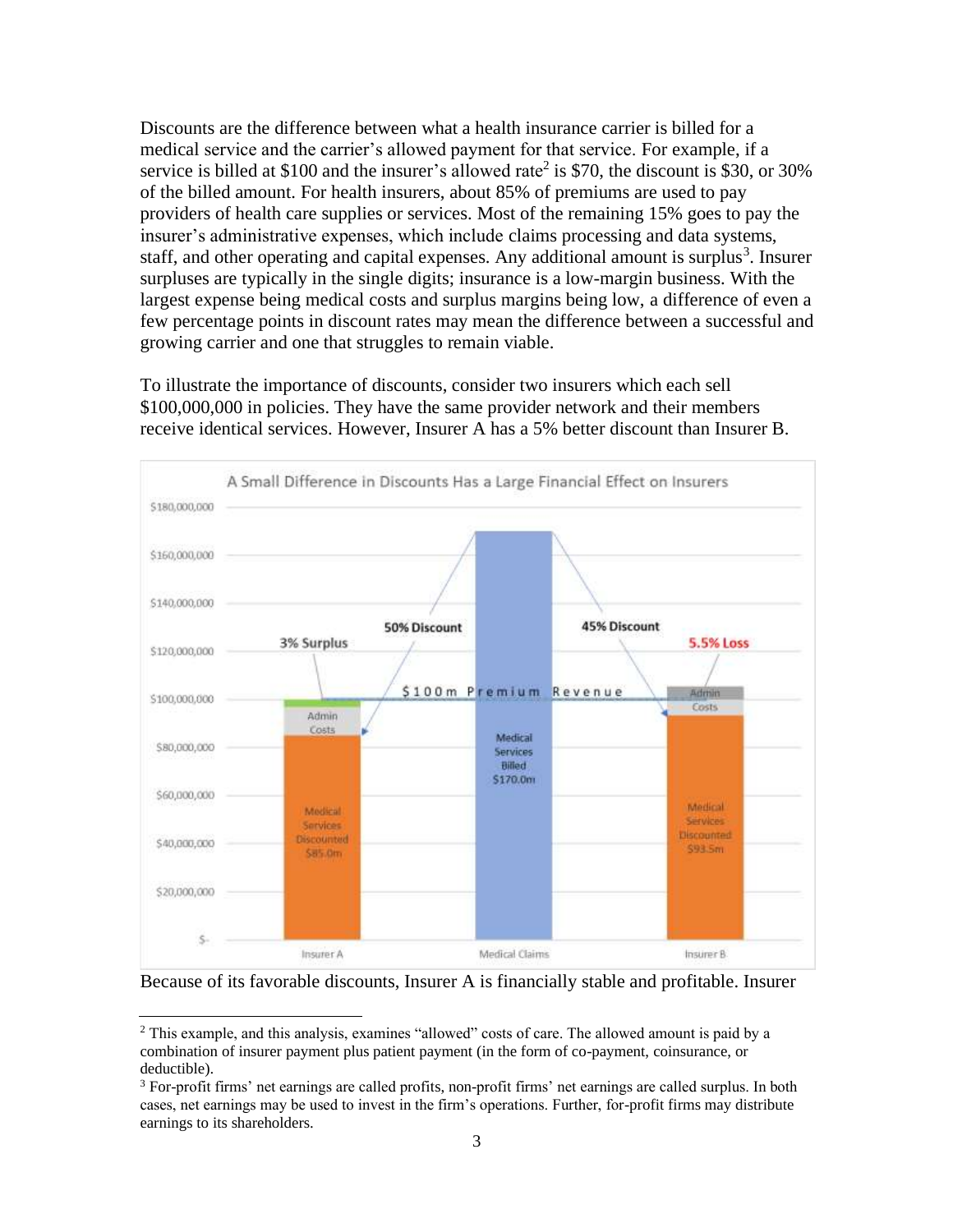B, with discounts of 5% less, is not profitable and will struggle to continue operations.

#### **Results**

Discount Size and Variation. Carrier discounts continue to vary among NH's major carriers, and the size of the discounts increased from 2018 to 2020 in nearly all cases.



**Figure 1. Group Market Carrier Discounts, 2018-2020**

Figure 1 shows five large carriers in the group market. Anthem's discounts exceeded those of its four nearest competitors in all years and were lower only than the discounts for Other Carriers in 2018 and 2019. For all five major carriers shown, discount size increased over time, continuing the trend noted in NHID's 2018 report.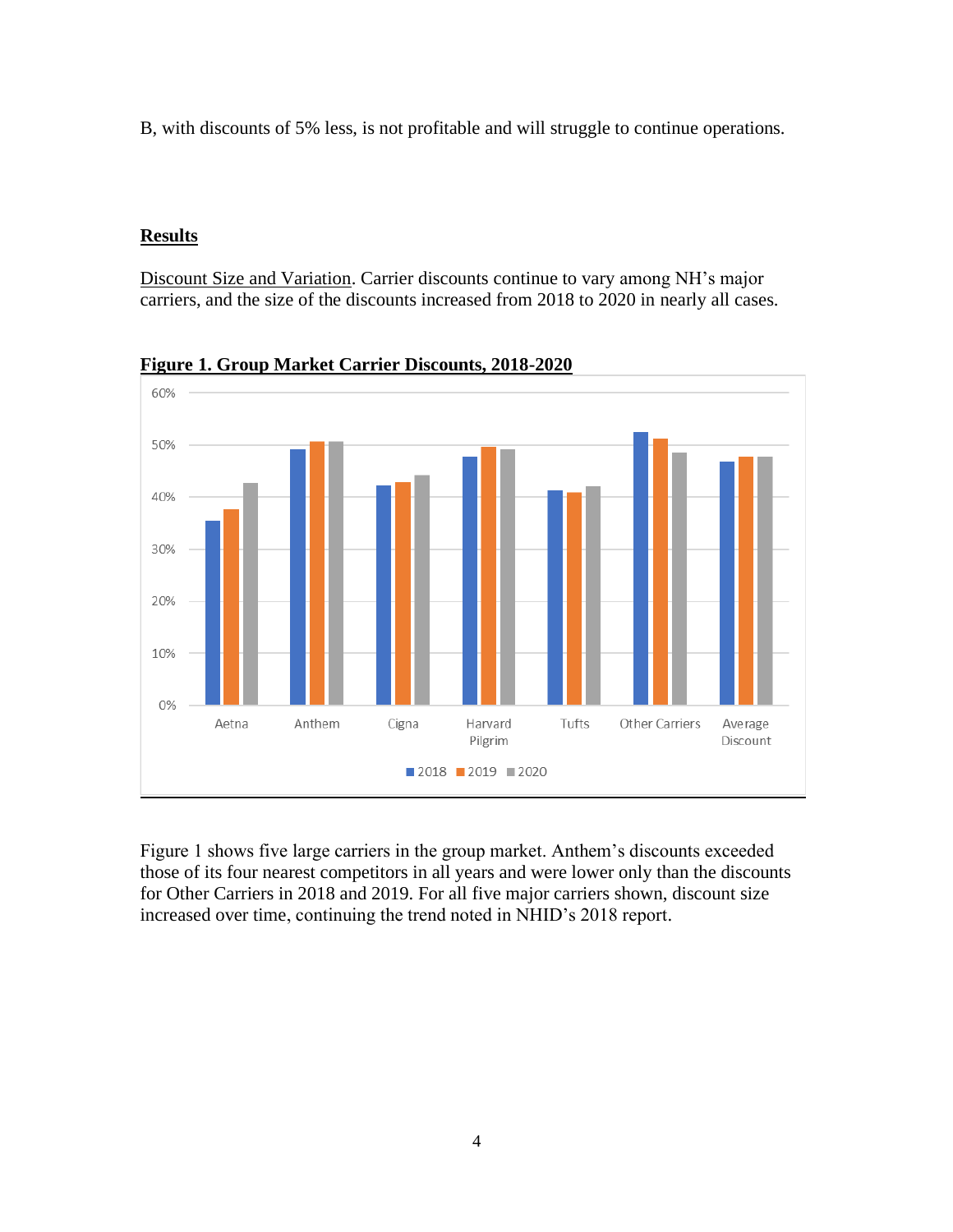

**Figure 2. Individual Market Carrier Discounts, 2018-2020**

Figure 2 shows the three carriers participating in the individual market. The average discount was larger than in the group market. Each of the three carriers had one year with the largest discounts, though averaged across all three years, Anthem's discounts were largest. As in the group market, discount size increased over time.

Discounts and Market Share. As seen in the three earlier reports, the larger carriers tended to have the largest discounts.

Figures 3 and 4 show the relationship between the average discounts and market share for carriers in the group and individual markets. The R-squared value<sup>4</sup> is substantial in both markets and demonstrates how market size explains much of the variation in discount rates.

<sup>&</sup>lt;sup>4</sup> The R-squared value, also written  $R^2$ , is the square of the correlation coefficient (R) and represents the fraction of variation that is explained by the single variable—in this case, the carrier's market share. For the group market, about 28% of the differences between carriers in their discount is explained by their size alone. In the individual market, size explains 90% of the difference.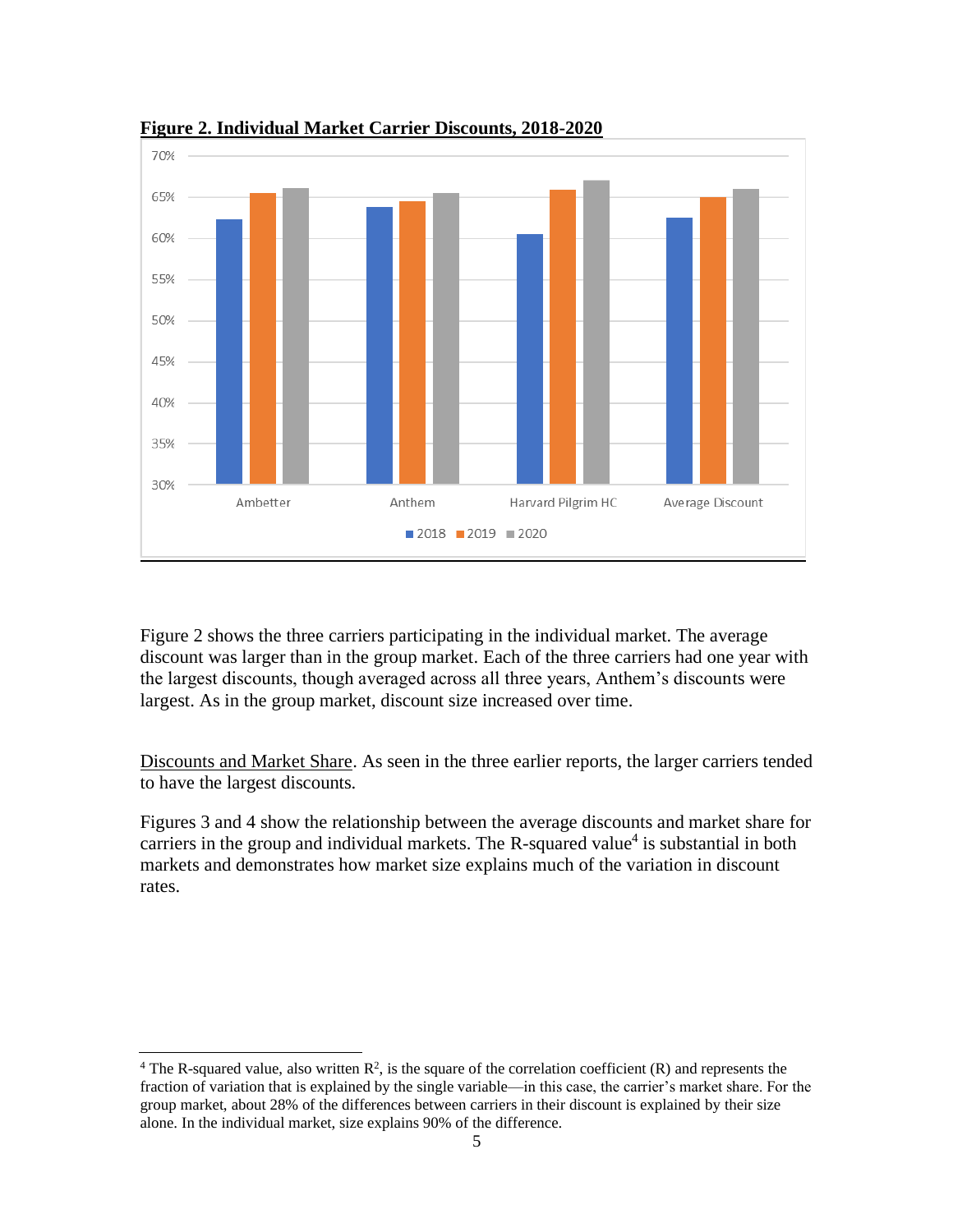

**Figure 3. Relationship Between Market Share and Discount, Group Market**

**Figure 4. Relationship Between Market Share and Discount, Individual Market**



Discounts by Service Types. Just as discounts vary by market segment, they also differ by the type of service. Figure 5 shows carrier discounts for four service types: hospital inpatient, hospital outpatient, other facility, and professional. For all carriers, discounts are largest for other facility and professional. The lowest discounts are for hospital inpatient and outpatient. Within each of these types of service, carriers have sizable differences in discounts. For example, for hospital inpatient, has more than a 20-point (25% vs. 48%) disadvantage vs. Anthem. For professional services, differences are less pronounced than for hospital inpatient. Still, Anthem has a 10-point advantage (53% vs. 43%) over Cigna.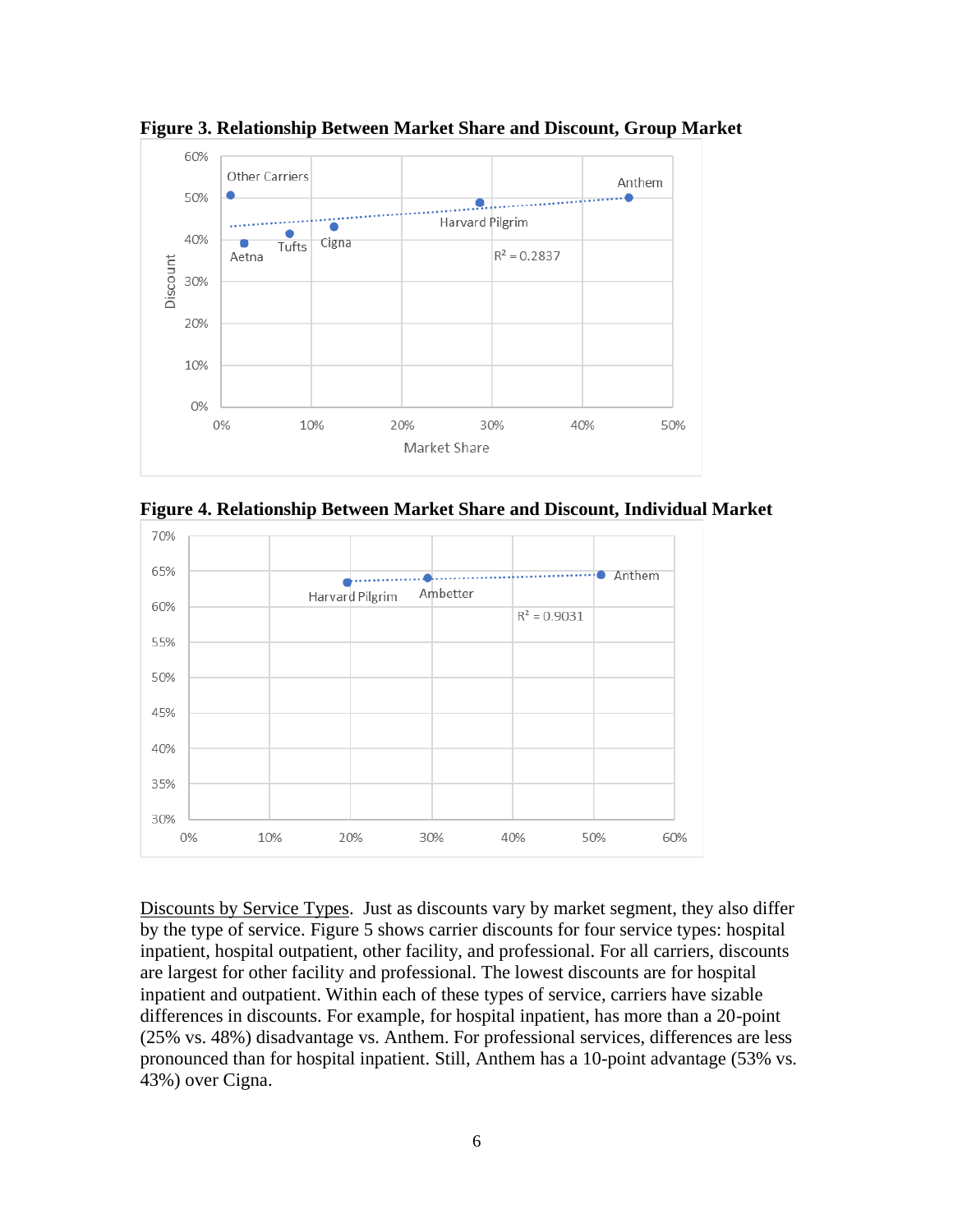

**Figure 5. Carrier discounts by service type, Group Market**

In the individual market, discounts are generally larger and more consistent across service types, as seen in Figure 6.



**Figure 6. Carrier discounts by service type, Individual market**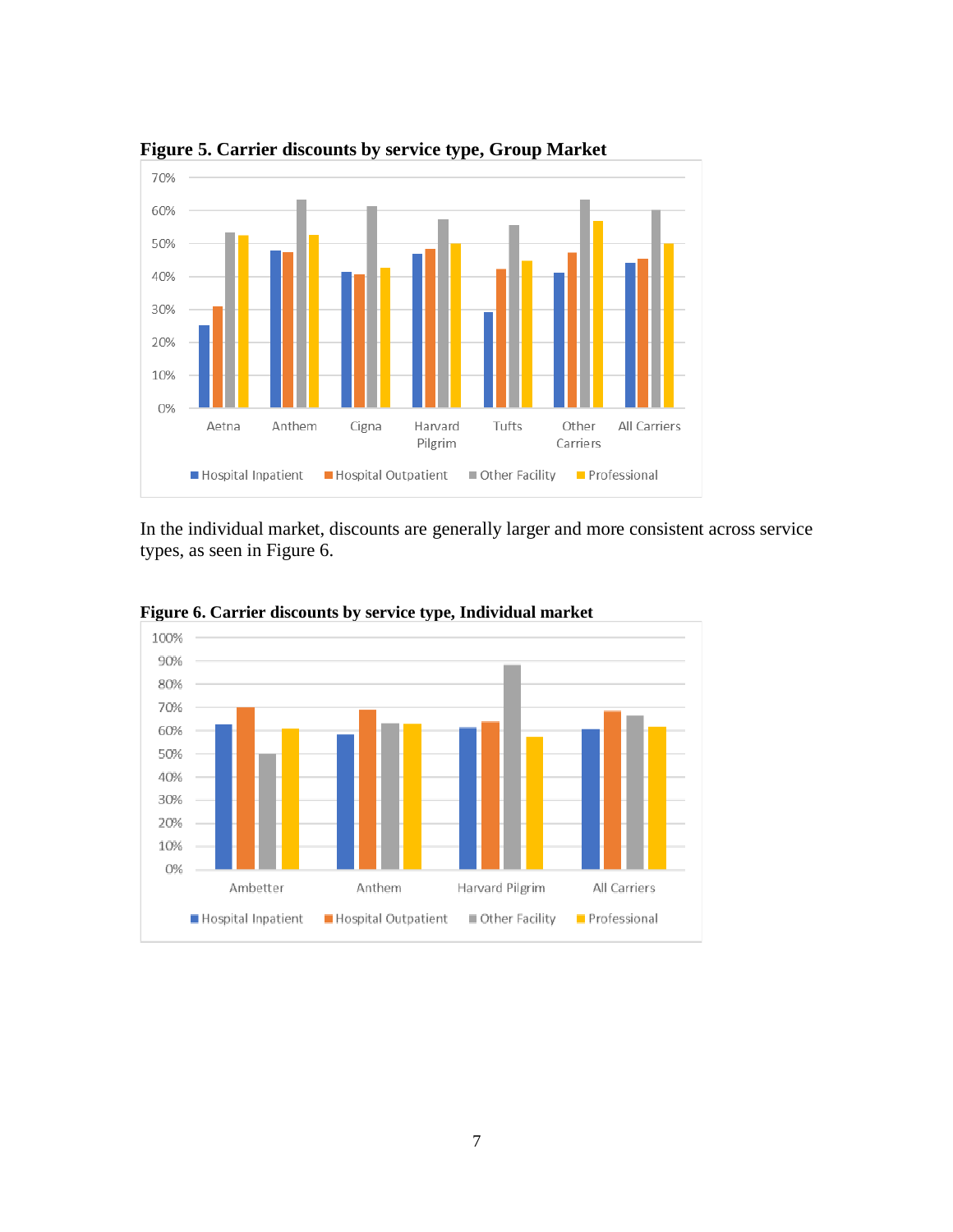## **Summary/Conclusions**

Using NHCHIS data, NHID continues to see sizable differences in carrier discounts, especially in the group market. The discounts have gotten larger (deeper) over time and vary by service type. The largest carriers get the largest discounts, leaving smaller competitors at a disadvantage.

## **Acknowledgements**

This brief was prepared by Rik Ganguly and John Freedman of Freedman HealthCare. The authors thank Tyler Brannen, Lisa Cota-Robles, Maureen Mustard and David Sky of the New Hampshire Insurance Department for their contributions to this analysis and report.